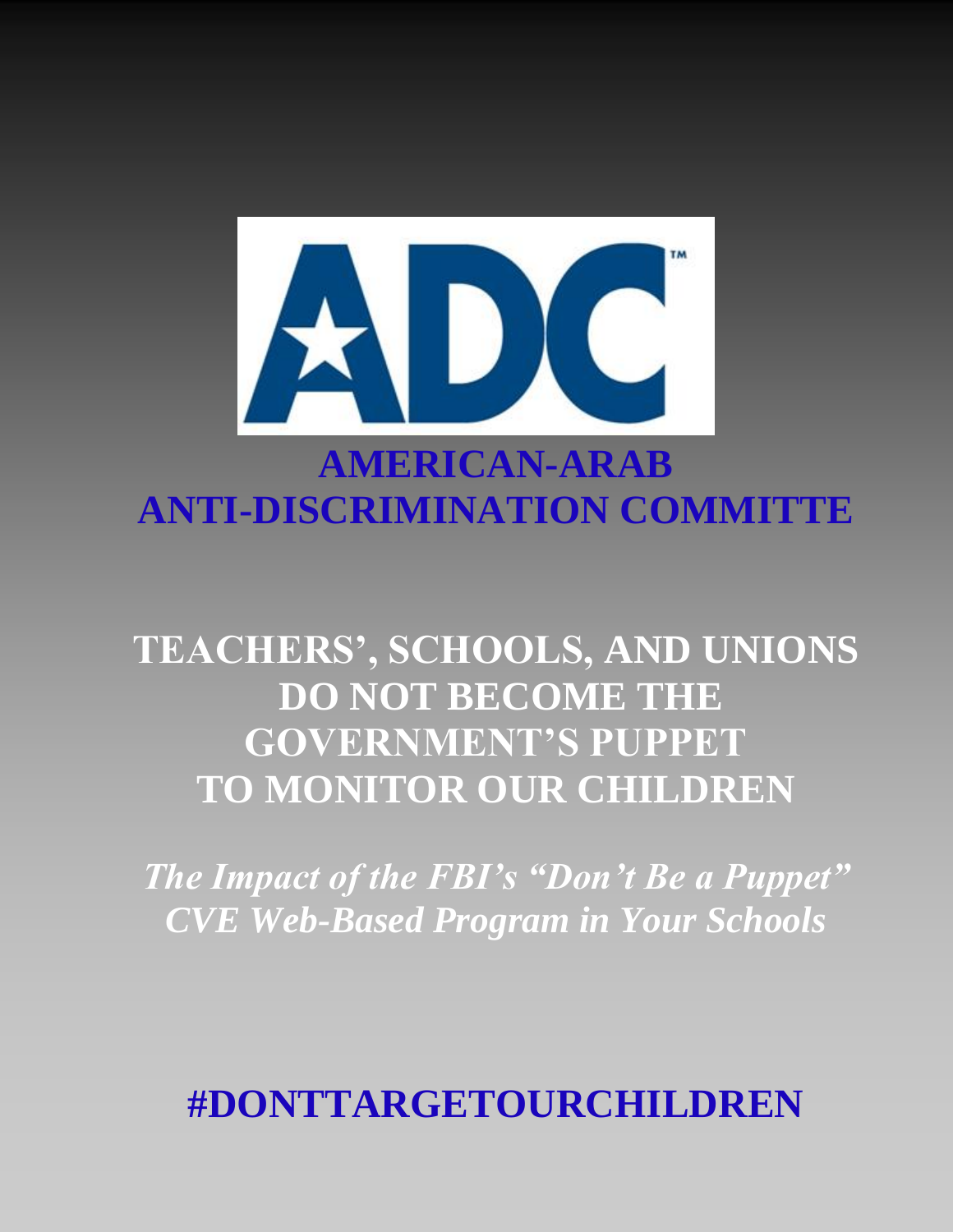## **SUMMARY OF "DON'T BE A PUPPET PROGRAM"**

The Federal Bureau of Investigation (FBI) "Don't Be a Puppet" web-based Countering Violent Extremism (CVE) is a surveillance program. The FBI, a law enforcement agency known for monitoring communities of color, political dissidents, and Arab and Muslims under the guise of community outreach, is now entering your classrooms and taking control. Through the program teachers become extensions of law enforcement, policing statements and actions of students made inside or outside the classroom, or on social media – monitoring and conducting surveillance on our children. Assessing whether or not an individual is radicalized to the point where they pose a risk of violent extremism is far beyond the core business of education. Behaviors and factors of identified as "at risk" could also be "misdiagnosed" for other issues such as drug abuse, family violence or mental illness.



### **HOW DOES THE "DON'T BE A PUPPET" PROGRAM AND CVE-SURVEILLANCE IMPACT YOUR SCHOOLS?**

- *Federal Government and Law Enforcement Intrusion in Your Classrooms*
- *Surveillance and the Snow Ball Effect*
- *Interference with Academic Freedom and Speech*
- *Breeds Bullying*
- *Negative Impact on Student Growth and Academic Progress*
- *Supports the School to Prison Pipeline*
- *Legal Liability*

#### **HOW CAN YOU PROTECT THE RIGHTS OF YOUR STUDENTS AND TEACHERS?**

**Refuse to participate in the "Don't Be a Puppet Program"**

- **A** Refuse to show/use in classrooms and/or to students
- **Organize colleagues to vocally oppose use by school districts & teacher unions**
- **Raise awareness at local Parent Teacher Associations and conferences**

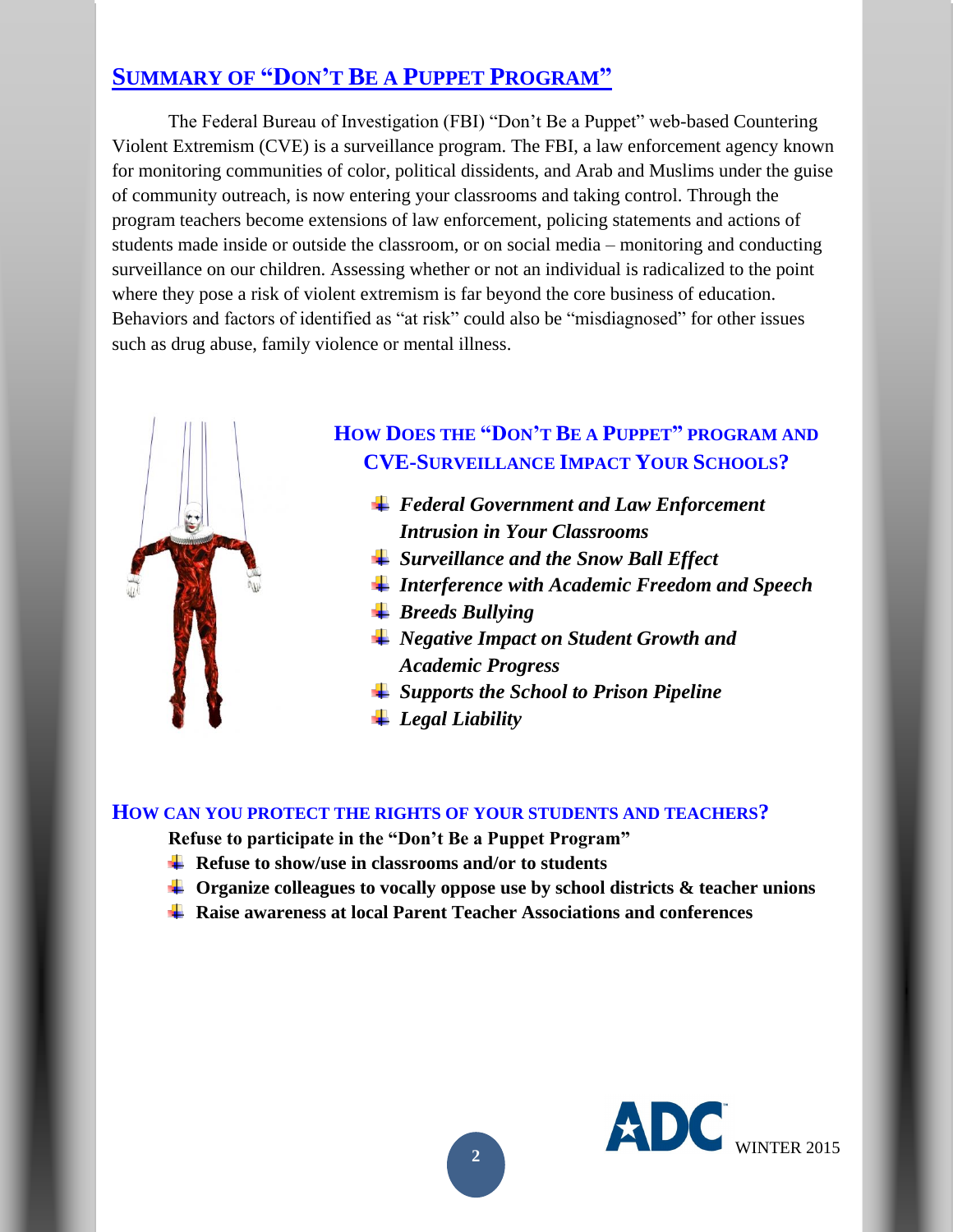

# *Federal Government and Law Enforcement Intrusion in Your Classrooms*

Your participation in the "Don't Be a Puppet" program is an acquiescence of your control over your classrooms to the FBI. The federal government's role in primary and secondary education is limited, but now the FBI wrongfully seeks to expand that power. The federal government's intrusion into state sovereign controlled areas is not to aid in the achievement, progress or even performance of students, but to monitor students' thoughts and daily activities. The FBI is telling teachers, schools, and school districts what they will teach their students, how to teach their students, and how to interact with their students. All this is done without any substantive review from appropriate stakeholders involved in the education of students. The FBI wants teachers and schools to change their curriculum to include as part of civics,

history, and/or social studies curriculum the "Don't Be a Puppet" program to identify and/or weed out those students "at risk" for radicalization.

In order to do so, teachers, schools, and school districts will monitor students' statements, thoughts, and actions. Teachers, schools, and school districts will then report this information (data) collected to the FBI. Teachers are now responsible to the FBI for a non-academic related activity. Furthermore, there is no evidence or scientific research to support that: 1) there are active "terrorist" or "violent extremist" student clubs in our nation's schools; 2) the "at risk" factors can predict if any particular individual will become a "homegrown terrorist"; and 3) the creation of this program will actually aid in preventing radicalization.

# *Surveillance and the Snow Ball Effect*

Teacher and subsequently their school and school districts' monitoring and information collection on students under the "Don't Be a Puppet Program" is all being done without any reasonable suspicion of criminal or illegal activity. Also keep in mind, that generally surveillance activities require a warrant. But with teachers as the

government's puppet, doing the government's "dirty work" the FBI attempts to evade the requirement of the warrant and to circumvent 4<sup>th</sup> Amendment protections.

The "Don't Be a Puppet" program also has large risks for over-reporting on radicalization by teachers because of fear

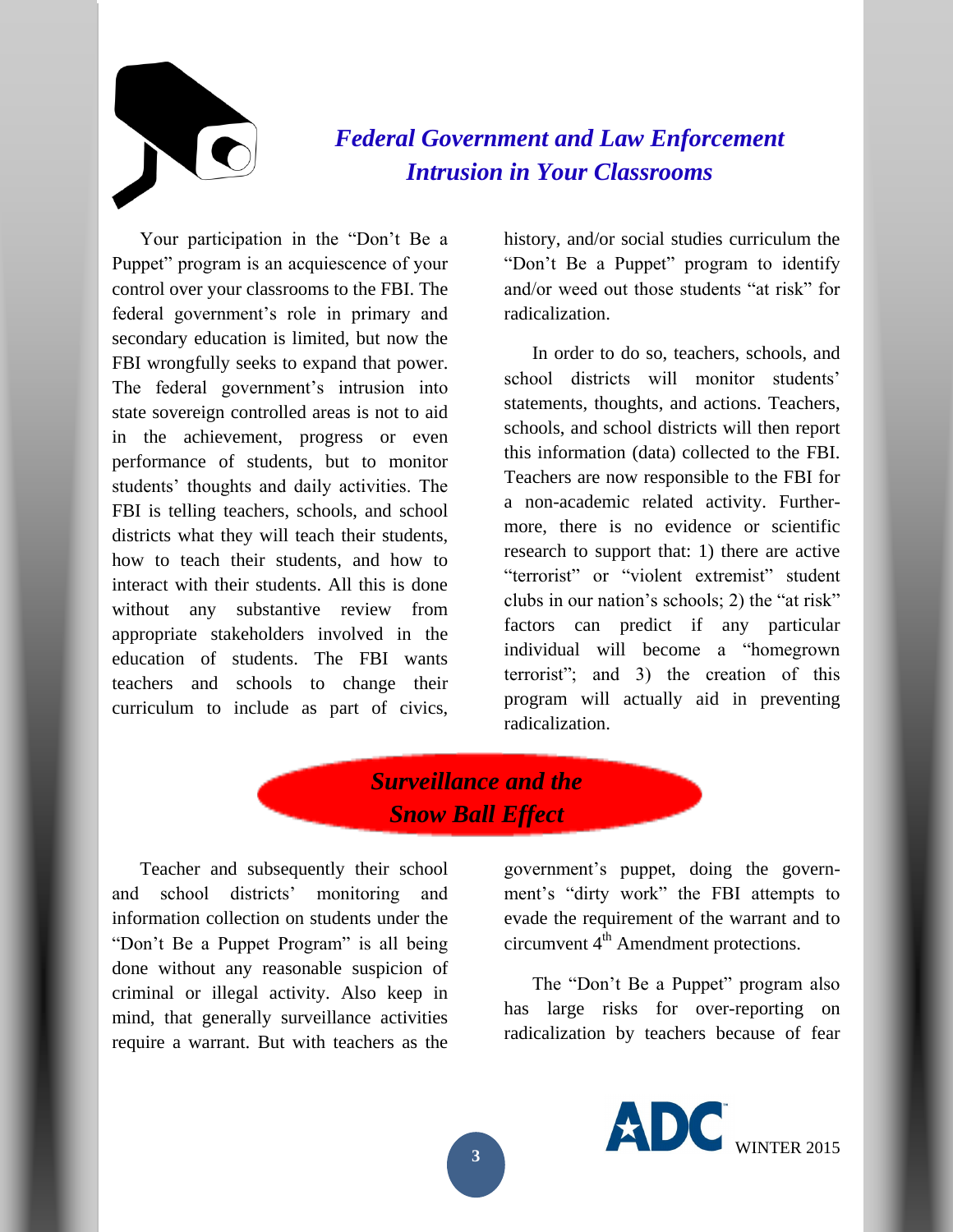that they do not want to be chastised and/or get in trouble with the FBI for not reporting, even if as claimed a "voluntary" program. As such, the FBI now has access to large amounts of information on students for no other reason than a teacher believed a student fit the profile of one of the "Don't Be a Puppet" exercises. There are no limitations and/or procedures on how this information collected will or will not be used, length of retention, disposal, and information sharing. There are also serious concerns that parents, teachers, schools or school district will be powerless as to correct students wrongly identified as "at risk."

The FBI is watching every movement of a student, what is to stop them from watching teachers and school districts? If this program is allowed to exist against students in schools, then it can be implemented against all persons associated with the educational setting. School administrators could be tasked by the FBI to report on teachers, school districts and boards could be tasked by the FBI to report on school administrators to report back based on the same "at risk" factors (teacher's name, teaching on Middle Eastern or foreign affairs issues, supporting or discussing political movements). This will be an immense interruption to the educational setting where teachers will be disciplined or provided warning for speaking on particular issues. This is already a common occurrence throughout our nation's schools and institutions of higher learning. Teachers will have to be replaced and/or substituted based on an allegation of being "at risk" although

they have committed no crime.



# *Interference with Academic Freedom and Chilling Speech*

The "Don't Be a Puppet" program has large risks for over-reporting on radicalization and consequently chilling speech and expression. The "Don't Be a Puppet" program fails to separate extremism from violent extremism, simply because a student has opposing perspective or beliefs, and/or strict interpretation of a particular faith does not make him/her violent, "at risk", a criminal or a terrorist. So why treat students as such, by reporting back to the federal law enforcement, and subject these students, and their families to continued monitoring and interrogation.It also fails to understand that young people may be exposed to violent extremism without fully comprehending the implications of such actions or without ever actually agreeing and/or acting upon those ideologies that promote and justify violent extremism.

School and the learning environment are supposed to encourage debate, discussion, and thinking on all topics even controversial ones. However, discussions, ideas, and learning on issues related to Islam, the

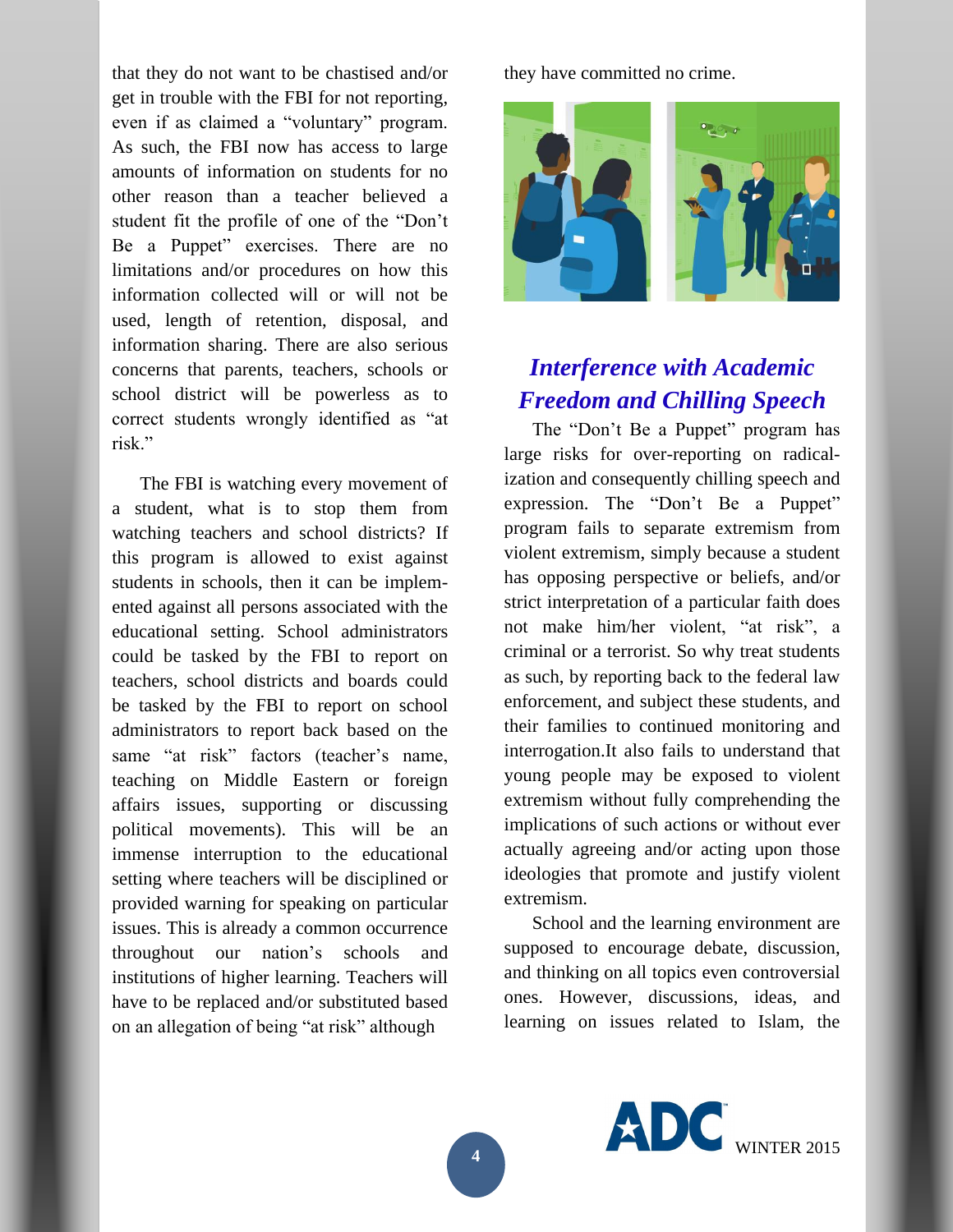Middle East, and the Arabic language will be chilled. Students will stray away from not only speaking on such issues but disclosing their relation and/or interest in such areas.

This is not only counterproductive to the academic setting, but counterproductive to embracing and lifting up diversity.

### *Breeds Bullying*

 Alarmingly, the program targets children in a way that will promote bullying based on race, national origin, religion, and political opinion. The program, designed for middle school and high school students, includes "games" and exercises that perpetuate stereotypes and unreliable indicators that youth are "at risk" of radicalization. For example, the exercises pose quiz format questions the FBI identified that would be of FBI interest:

- 1. One option asked about a youth posting on Facebook their intent to attend a political protest.
- 2. The second option asked about a young person posting about feeling emotional.
- 3. The third option described a youth with a common Arabic name who posted on Facebook that he's going overseas on a mission and asked if anyone wants to join.

Exercises and games under the "Don't Be a Puppet" program will not make our schools safe. Rather the program will endorse students bullying of children, calling them "ISIS" or terrorist, and retaliation or threats by students to "call the FBI on them" if they complain or report bullying. Reports have found that children who are made to feel isolated, different, un-American, are vulnerable to bullying, and academic achievement

negatively impacted, particularly in communities of color. 1

**Im a hijabi and don't want/** to wear it anymore. It wasn't even my choice. **Thate all the looks, bullying** and people not considering me because of it. I'm starting to doubt being a muslim too.

[http://curry.virginia.edu/uploads/resourceLibrary/8-](http://curry.virginia.edu/uploads/resourceLibrary/8-11_Lacey_The_Impact_of_Bullying_%20Climate_-_APA_2011_Poster.pdf) [11\\_Lacey\\_The\\_Impact\\_of\\_Bullying\\_ Climate\\_-](http://curry.virginia.edu/uploads/resourceLibrary/8-11_Lacey_The_Impact_of_Bullying_%20Climate_-_APA_2011_Poster.pdf) [\\_APA\\_2011\\_Poster.pdf.](http://curry.virginia.edu/uploads/resourceLibrary/8-11_Lacey_The_Impact_of_Bullying_%20Climate_-_APA_2011_Poster.pdf)



 $\overline{\phantom{a}}$ 

<sup>&</sup>lt;sup>1</sup> See M.L. Newman, G.W. Holden, Yvon Delville, *Isolation and the Stress of Being Bullied*, 28 J. Adolescence 343–57 (2005), *available at*  [http://homepage.psy.utexas.edu/homepage/faculty/del](http://homepage.psy.utexas.edu/homepage/faculty/delville/lab/publications/Newman%20JAdo2005.pdf) [ville/lab/publications/Newman JAdo2005.pdf;](http://homepage.psy.utexas.edu/homepage/faculty/delville/lab/publications/Newman%20JAdo2005.pdf) *see also Bullying Victims Often Suffer Academically, Particularly High Achieving Blacks and Latinos*, AMERICAN SOCIOLOGICAL ASSOCIATION (2011); *see also* Anna Lacey and Dewey Cornell, *The Impact of Bullying Climate on Schoolwide Academic Performance*, Curry School of Education – Univ. of Virginia,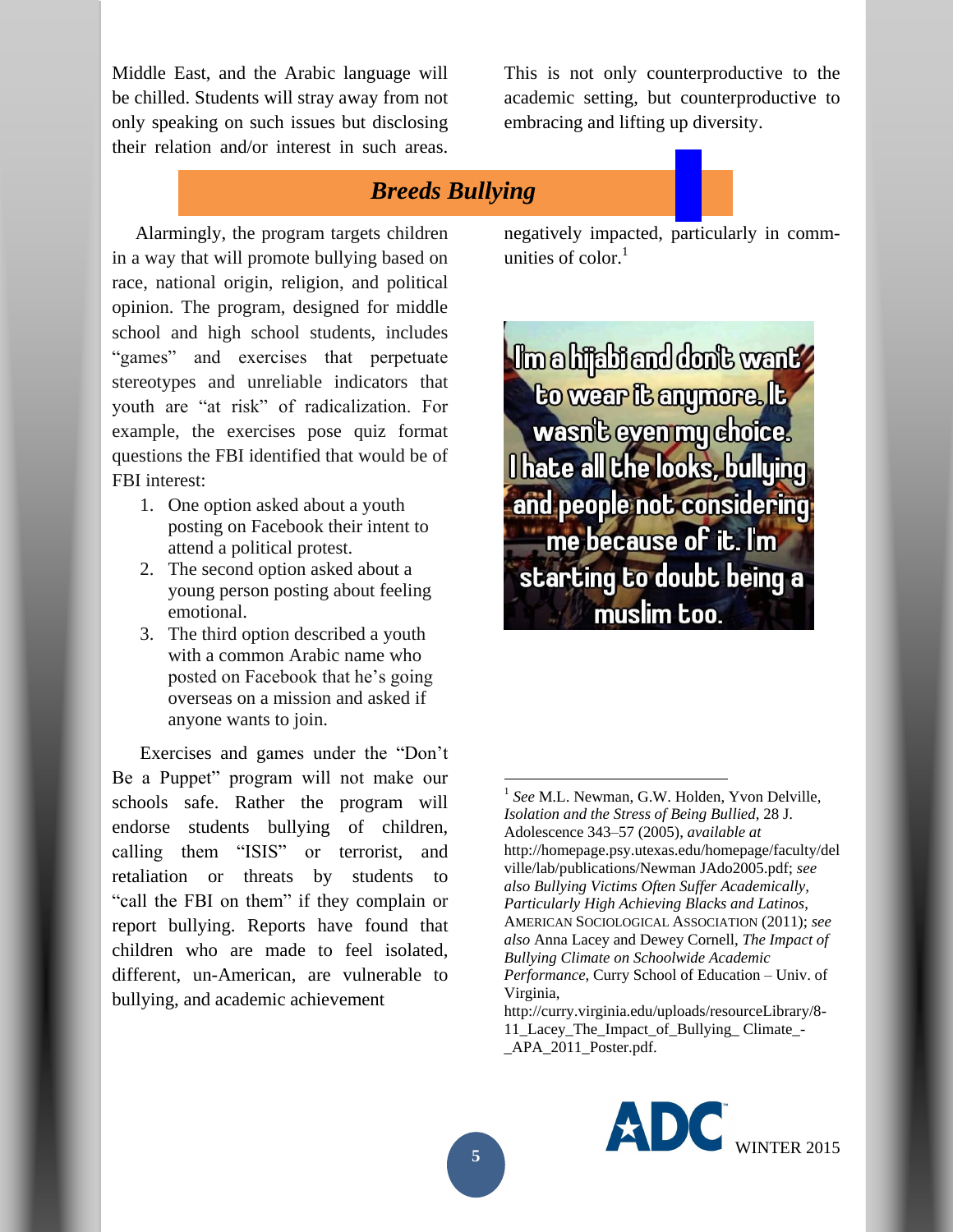#### *Negative Impact on Student Growth and Academic Progress*

 Your participation in the "Don't Be a Puppet" program shifts the focus from educating your students to monitoring children as if they are criminals. Trust and respect is essential to the student teacher relationship and the overall progress of students. There is an unspoken trust between teachers and students, for teacher to protect students and guide them in the right direction. This program destroys this trust and respect in the student teacher relationship. No one, especially a child, wants to talk to anyone about anything or be anywhere, where they fear someone is constantly watching them. If children do not feel comfortable in school, they do not want to be there.



 Children whom do not trust their teachers, will likely exhibit lower attention span in class, lower dedication to learning and studying, resistance to building relationships with other students, and communicate less. When it comes down to it, teacher's cannot teach children whom do not want to be there and do not want to communicate with them, and students cannot learn where their focus is on watching what they say and what the teacher is writing down, instead of the assignment. This only exacerbated with a teacher forced to monitor their students.

 Importantly, the loss of trust with teachers impacts the school overall, including administrators and paraprofessionals work with students and students willingness to seek their assistance. Particularly in poor communities and communities of color, where career and guidance counselors, and mental health workers in school may be their only support system and vital to their success, is now compromised. Additionally, there is a lack of trust for law enforcement in these respective communities, and now they go to school where may be the only place they feel safe, but have law enforcement right in their classrooms.

 The "Don't Be a Puppet" program's disruption to the classroom is especially concerning. The program may lead to students identified to being suspended and/or removed from the classroom. Students who have been wrongfully identified have now lost out on academic learning, which may lead to delay in achievement goals and anticipated graduation, or being held back if required exams or core subject material missed and/or chronic absenteeism due to identification under the program. These students also have to deal with social stigma from being identified, even if wrongfully, by their peers, which is immensely daunting to overcome and leads to bullying and disciplinary issues.